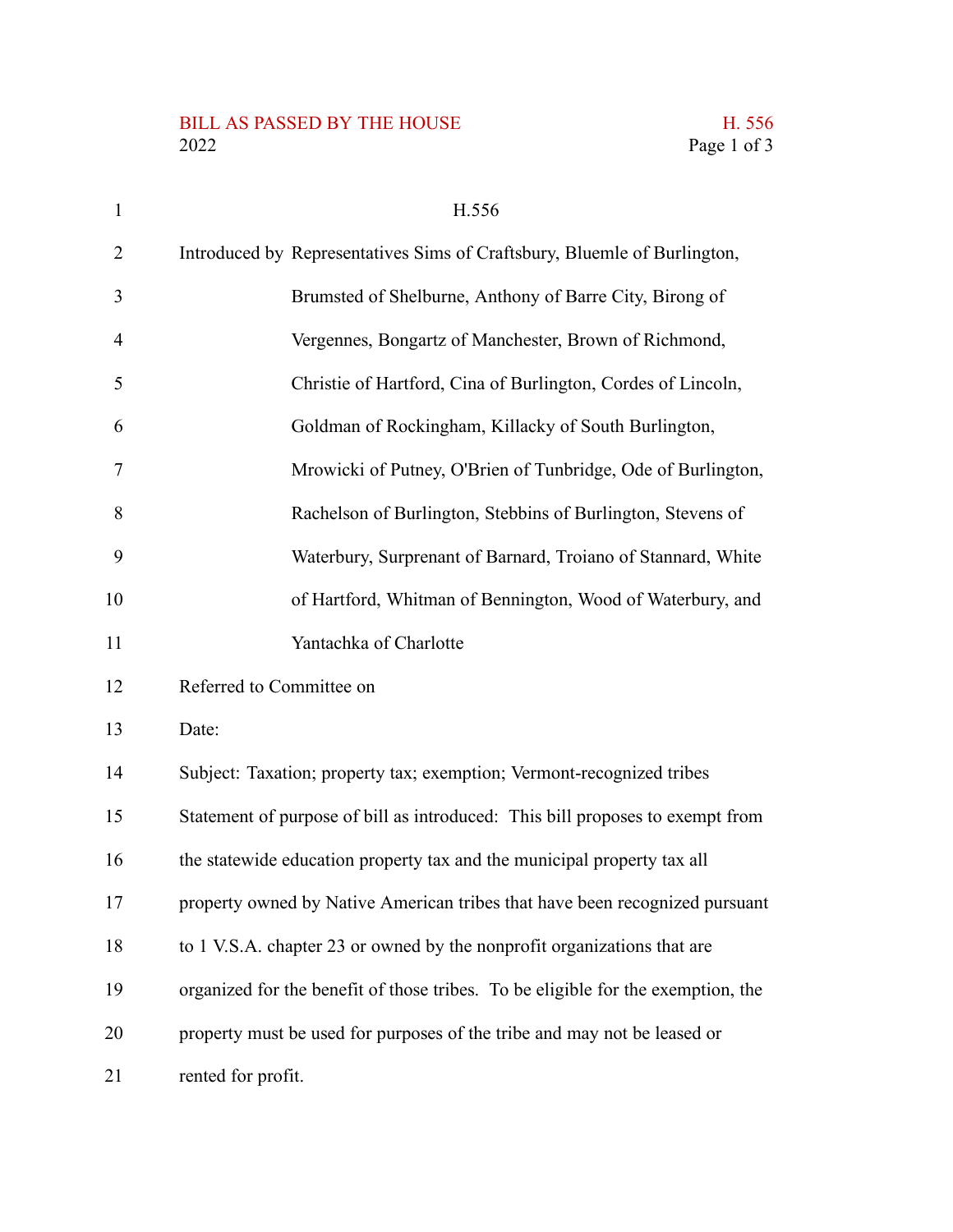## BILL AS PASSED BY THE HOUSE THE HOUSE THE S56 2022 Page 2 of 3

- An act relating to exempting property owned by Vermont-recognized Native American tribes from property tax 1 2
- It is hereby enacted by the General Assembly of the State of Vermont: 3
- Sec. 1. FINDINGS; STATEMENT OF PURPOSE 4
- The General Assembly finds that Vermont lands are the historic and current 5
- territories of the Western Abenaki people. Stewardship 6
- removed from the Abenaki when Europeans made Vermont a state in 1791. 7

*Stewardship of these lands was removed from the Abenaki by European*

*governments and settlers.*The General Assembly acknowledges the Abenaki

people as the traditional land caretakers of Ndakinna (En-DAH-kee-nah),

which includes parts of Vermont, New England, and Quebec. The purpose of

this act is to acknowledge the Western Abenaki people and to provide a

statewide and municipal property tax exemption for property owned by those peoples.

- Sec. 2. 32 V.S.A. § 3800(p) is added to read: 8
- (p) The statutory purpose of the exemption under subdivision 3802(21) of 9
- this title for property owned by Native American tribes is to recognize those 10
- peoples as the traditional land caretakers of Vermont and to lower their costs to 11
- allow them to dedicate more of their financial resources to furthering their 12
- tribe-related activities. 13
- Sec. 3. 32 V.S.A. § 3802 is amended to read: 14
- § 3802. PROPERTY TAX 15